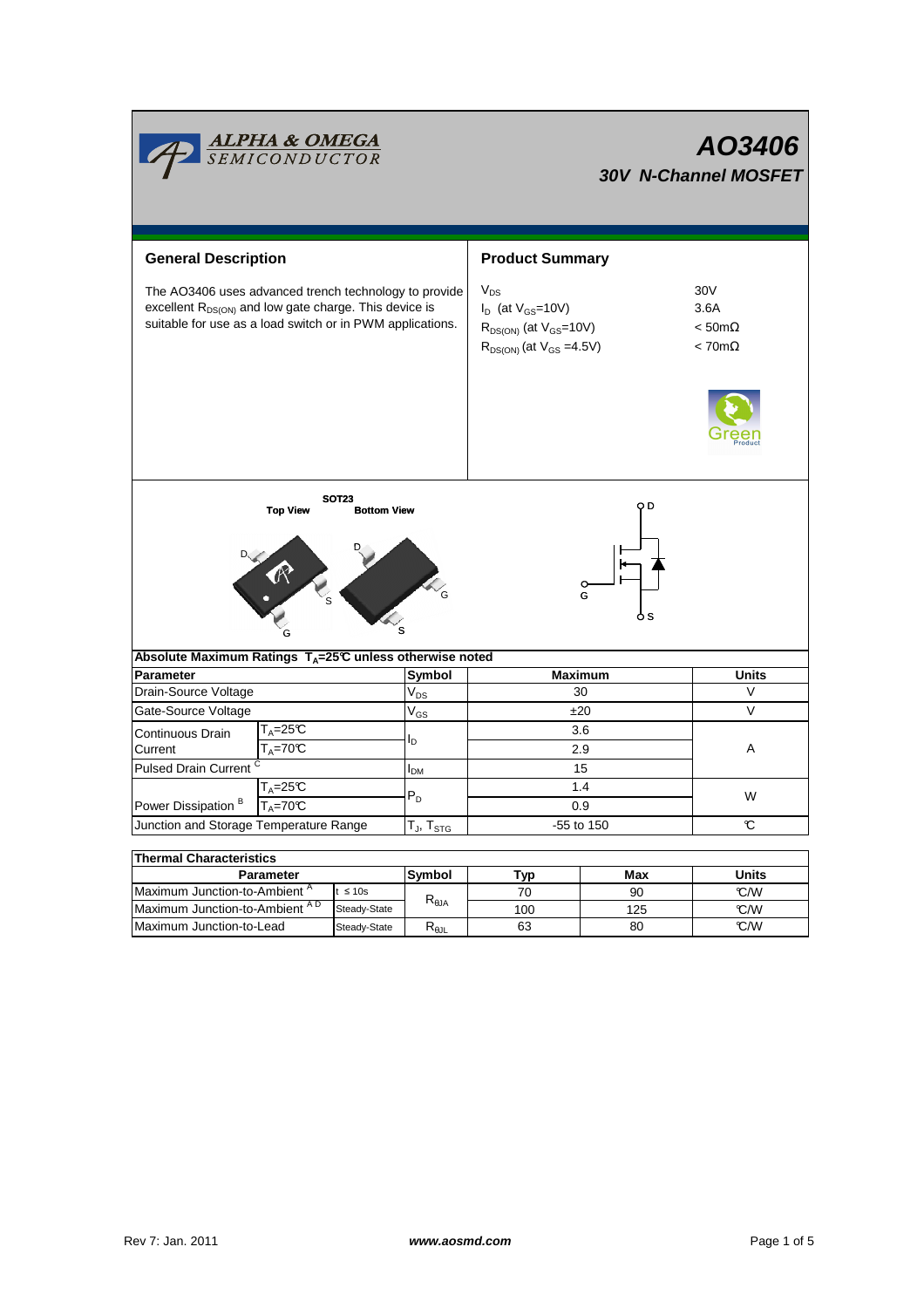

## **Electrical Characteristics (TJ=25°C unless otherwise noted)**

| <b>Symbol</b>              | <b>Parameter</b>                                                      | <b>Conditions</b>                                                                         |                          | Min            | <b>Typ</b>     | <b>Max</b>   | <b>Units</b> |  |  |  |  |  |
|----------------------------|-----------------------------------------------------------------------|-------------------------------------------------------------------------------------------|--------------------------|----------------|----------------|--------------|--------------|--|--|--|--|--|
| <b>STATIC PARAMETERS</b>   |                                                                       |                                                                                           |                          |                |                |              |              |  |  |  |  |  |
| <b>BV</b> <sub>DSS</sub>   | Drain-Source Breakdown Voltage                                        | $ID=250\mu A$ , $VGS=0V$                                                                  |                          | 30             |                |              | $\vee$       |  |  |  |  |  |
| $I_{DSS}$                  |                                                                       | $V_{DS}$ =30V, $V_{GS}$ =0V                                                               |                          |                |                | 1            |              |  |  |  |  |  |
|                            | Zero Gate Voltage Drain Current                                       |                                                                                           | $T_{\parallel} = 55$ °C  |                |                | 5            | μA           |  |  |  |  |  |
| l <sub>GSS</sub>           | Gate-Body leakage current                                             | $V_{DS} = 0V$ , $V_{GS} = \pm 20V$                                                        |                          |                |                | ±100         | nA           |  |  |  |  |  |
| $V_{GS(th)}$               | Gate Threshold Voltage                                                | V <sub>DS</sub> =V <sub>GS</sub> I <sub>D</sub> =250µA                                    | 1.5                      | $\overline{2}$ | 2.5            | $\vee$       |              |  |  |  |  |  |
| $I_{D(ON)}$                | On state drain current                                                | $V_{GS}$ =10V, $V_{DS}$ =5V                                                               |                          | 15             |                |              | A            |  |  |  |  |  |
| $R_{DS(ON)}$               |                                                                       | $V_{GS}$ =10V, I <sub>D</sub> =3.6A                                                       |                          |                | 36             | 50           |              |  |  |  |  |  |
|                            | <b>Static Drain-Source On-Resistance</b>                              |                                                                                           | $T_{\parallel} = 125$ °C |                | 57             | 80           | $m\Omega$    |  |  |  |  |  |
|                            |                                                                       | $V_{GS} = 4.5V$ , $I_D = 2.8A$                                                            |                          |                | 48             | 70           | $m\Omega$    |  |  |  |  |  |
| $g_{FS}$                   | $V_{DS}$ =5V, I <sub>D</sub> =3.6A<br><b>Forward Transconductance</b> |                                                                                           |                          |                | 11             |              | S            |  |  |  |  |  |
| $V_{SD}$                   | Diode Forward Voltage                                                 | $IS=1A, VGS=0V$                                                                           |                          |                |                | $\mathbf{1}$ | $\vee$       |  |  |  |  |  |
| ls                         | Maximum Body-Diode Continuous Current                                 |                                                                                           |                          | 1.5            | A              |              |              |  |  |  |  |  |
|                            | <b>DYNAMIC PARAMETERS</b>                                             |                                                                                           |                          |                |                |              |              |  |  |  |  |  |
| $C_{iss}$                  | <b>Input Capacitance</b>                                              |                                                                                           |                          | 170            | 210            | pF           |              |  |  |  |  |  |
| $C_{\rm oss}$              | <b>Output Capacitance</b>                                             | $V_{GS}$ =0V, $V_{DS}$ =15V, f=1MHz                                                       |                          |                | 35             |              | рF           |  |  |  |  |  |
| $C_{\rm rss}$              | Reverse Transfer Capacitance                                          |                                                                                           |                          |                | 23             |              | pF           |  |  |  |  |  |
| $R_{q}$                    | Gate resistance                                                       | $V_{GS}$ =0V, $V_{DS}$ =0V, f=1MHz                                                        |                          | 1.7            | 3.5            | 5.3          | Ω            |  |  |  |  |  |
|                            | <b>SWITCHING PARAMETERS</b>                                           |                                                                                           |                          |                |                |              |              |  |  |  |  |  |
| $Q_g(10V)$                 | Total Gate Charge                                                     | $V_{GS}$ =10V, $V_{DS}$ =15V, $I_D$ =3.6A                                                 |                          |                | 4.05           | 5            | nC           |  |  |  |  |  |
| $Q_g(4.5V)$                | <b>Total Gate Charge</b>                                              |                                                                                           |                          |                | $\overline{2}$ | 3            | nC           |  |  |  |  |  |
| $\mathsf{Q}_{\mathsf{gs}}$ | Gate Source Charge                                                    |                                                                                           |                          |                | 0.55           |              | nC           |  |  |  |  |  |
| $\mathsf{Q}_{\mathsf{gd}}$ | Gate Drain Charge                                                     |                                                                                           |                          |                | 1              |              | nC           |  |  |  |  |  |
| $t_{D(on)}$                | Turn-On DelayTime                                                     | $V_{\rm cs}$ =10V, $V_{\rm ns}$ =15V, R <sub>i</sub> =2.2Ω,<br>$R_{\text{GEN}} = 3\Omega$ |                          |                | 4.5            |              | ns           |  |  |  |  |  |
| $t_r$                      | Turn-On Rise Time                                                     |                                                                                           |                          |                | 1.5            |              | ns           |  |  |  |  |  |
| $t_{D(off)}$               | Turn-Off DelayTime                                                    |                                                                                           |                          |                | 18.5           |              | ns           |  |  |  |  |  |
| $t_f$                      | <b>Turn-Off Fall Time</b>                                             |                                                                                           |                          | 15.5           |                | ns           |              |  |  |  |  |  |
| $t_{rr}$                   | Body Diode Reverse Recovery Time                                      | $I_F = 3.6A$ , dl/dt=100A/ $\mu$ s                                                        |                          |                | 7.5            | 10           | ns           |  |  |  |  |  |
| $Q_{rr}$                   | Body Diode Reverse Recovery Charge                                    | $I_F = 3.6A$ , dl/dt=100A/ $\mu$ s                                                        |                          | 2.5            |                | nC           |              |  |  |  |  |  |

A. The value of  $R_{\thetaJA}$  is measured with the device mounted on 1in<sup>2</sup> FR-4 board with 2oz. Copper, in a still air environment with T<sub>A</sub> =25°C. The

value in any given application depends on the user's specific board design.<br>B. The power dissipation P<sub>D</sub> is based on T<sub>J(MAX)</sub>=150°C, using ≤ 10s junction-to-ambient thermal resistance.

C. Repetitive rating, pulse width limited by junction temperature  $T_{J(MAX)}$ =150°C. Ratings are based on low frequency and duty cycles to keep initialT $_{\text{I}}$ =25°C.

D. The  $R_{\theta JA}$  is the sum of the thermal impedence from junction to lead  $R_{\theta JL}$  and lead to ambient.

E. The static characteristics in Figures 1 to 6 are obtained using <300us pulses, duty cycle 0.5% max.

F. These curves are based on the junction-to-ambient thermal impedence which is measured with the device mounted on 1in<sup>2</sup> FR-4 board with 2oz. Copper, assuming a maximum junction temperature of  $T_{J(MAX)}$ =150°C. The SOA curve provides a single pulse rating.

THIS PRODUCT HAS BEEN DESIGNED AND QUALIFIED FOR THE CONSUMER MARKET. APPLICATIONS OR USES AS CRITICAL COMPONENTS IN LIFE SUPPORT DEVICES OR SYSTEMS ARE NOT AUTHORIZED. AOS DOES NOT ASSUME ANY LIABILITY ARISING OUT OF SUCH APPLICATIONS OR USES OF ITS PRODUCTS. AOS RESERVES THE RIGHT TO IMPROVE PRODUCT DESIGN, FUNCTIONS AND RELIABILITY WITHOUT NOTICE.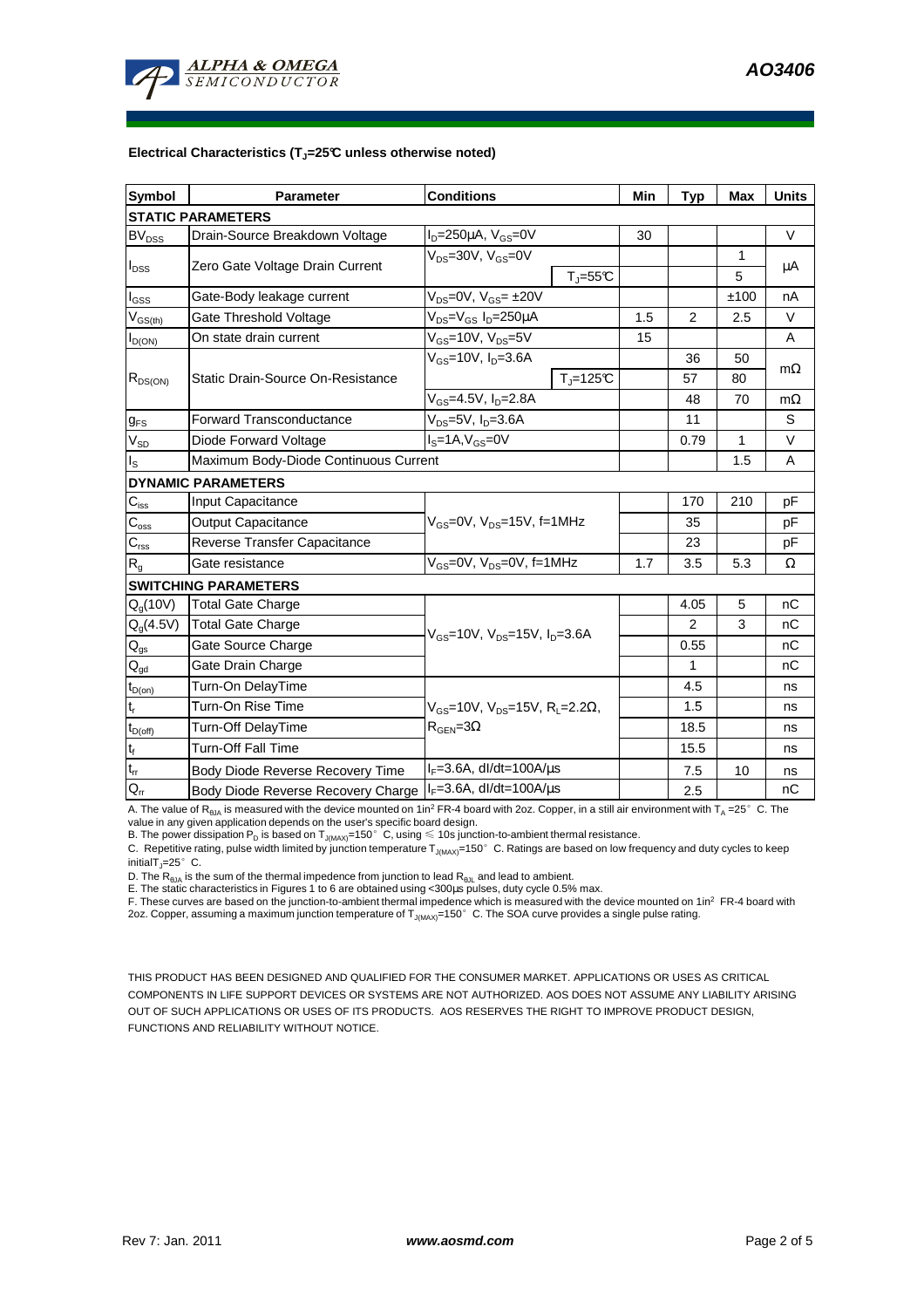

## **TYPICAL ELECTRICAL AND THERMAL CHARACTERISTICS**

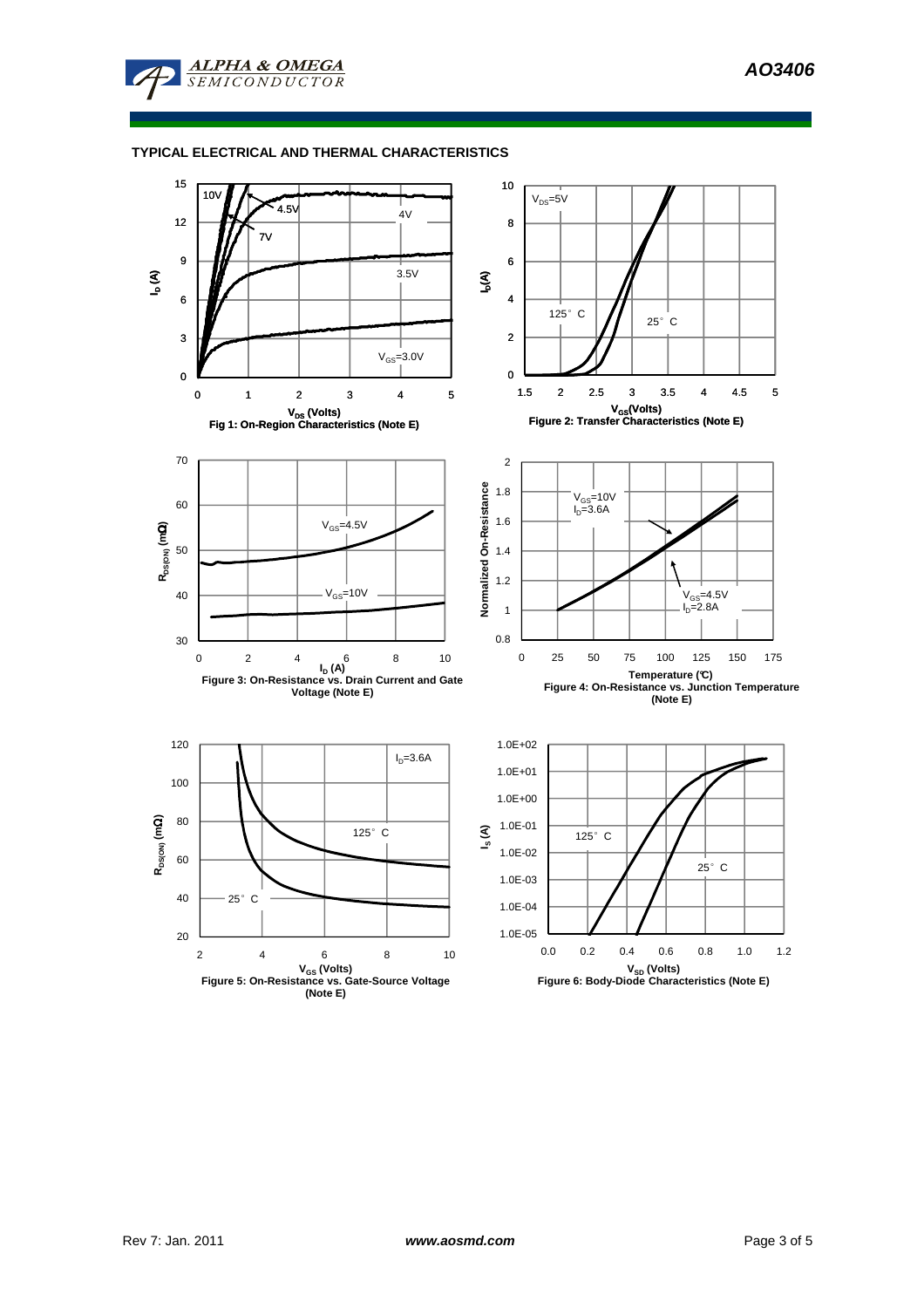

## **TYPICAL ELECTRICAL AND THERMAL CHARACTERISTICS**